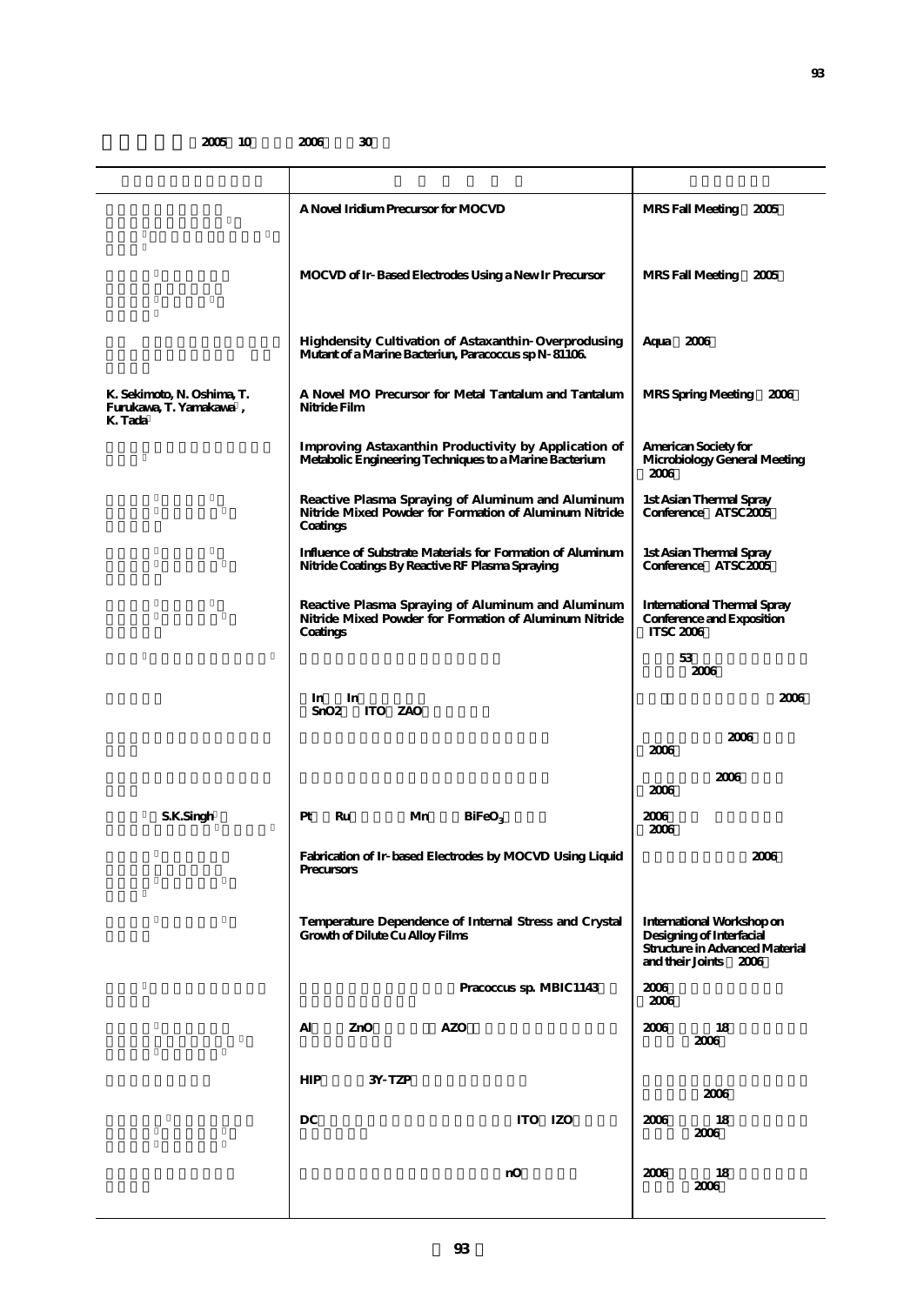|                                                                                                                               |                                                                                                                                                             | 2006<br>18<br>2006                                                                                         |
|-------------------------------------------------------------------------------------------------------------------------------|-------------------------------------------------------------------------------------------------------------------------------------------------------------|------------------------------------------------------------------------------------------------------------|
|                                                                                                                               | <b>ITO</b><br>tentative                                                                                                                                     | 14<br>2006                                                                                                 |
|                                                                                                                               |                                                                                                                                                             | 19<br>2006                                                                                                 |
|                                                                                                                               | Paracoccus sp.N81106                                                                                                                                        | 20<br>2006                                                                                                 |
| T.Furukawa, N.Oshima,<br>H.Funakubo, M.Suzuki,<br>S.Okaura                                                                    | Paracoccus sp.N81106                                                                                                                                        | 18<br>2006                                                                                                 |
|                                                                                                                               | Properties of a Novel Bismuth Precursor for MOCVD                                                                                                           | 17th International Symposium on<br>Integrated Ferroelectrics 2006                                          |
|                                                                                                                               |                                                                                                                                                             | 2006                                                                                                       |
|                                                                                                                               |                                                                                                                                                             | 2006                                                                                                       |
|                                                                                                                               |                                                                                                                                                             | 43                                                                                                         |
|                                                                                                                               | <b>CEA</b> mRNA                                                                                                                                             | 52                                                                                                         |
|                                                                                                                               |                                                                                                                                                             |                                                                                                            |
|                                                                                                                               | CEA mRNA<br><b>TRC</b>                                                                                                                                      | 17                                                                                                         |
|                                                                                                                               |                                                                                                                                                             |                                                                                                            |
|                                                                                                                               | <b>TRC</b><br><b>TRC</b>                                                                                                                                    | 17<br>7                                                                                                    |
|                                                                                                                               |                                                                                                                                                             |                                                                                                            |
|                                                                                                                               | <b>TRC</b><br>Mycobacterium avium complex                                                                                                                   | 13                                                                                                         |
| H. Iinuma, T. Watanabe,<br>K. Matsuda, T. Mimura,<br>K. Nozawa, J. Tamura,<br>S. Ohnaka, T. Hayashi,<br>K. Okinaga, T. Takada | A Novel Intra Operative Genetic Predictive Diagnosis for<br>Peritoneal Recurrence in Colorectal Cancer Patients                                             | The first AACR Interational<br>Conference on Molecular<br>Diagnostics in Cancer<br>Therapeutic Development |
|                                                                                                                               | <b>CXC</b>                                                                                                                                                  | 52<br>2005                                                                                                 |
|                                                                                                                               |                                                                                                                                                             | 52<br>2005                                                                                                 |
|                                                                                                                               |                                                                                                                                                             |                                                                                                            |
|                                                                                                                               | 5<br>HDL, LDL, IDL, VLDL, chylomicrons<br>tocopherol                                                                                                        | 38<br>2006                                                                                                 |
|                                                                                                                               | RemL C<br>RLP C                                                                                                                                             | 38<br>2006                                                                                                 |
| H. Yoshida, H. Yanai,<br>Y. Hirowatari, T. Ishikawa,<br>N. Sato, N. Tada                                                      | Clinical Relevance of VLDL Cholesterol Reduction to<br>Increased Serum Adiponectin when Assessing Serum<br>Lipid Amelioration Achieved by Exercise Training | XIV international symposium<br>on atherosclerosis 2006                                                     |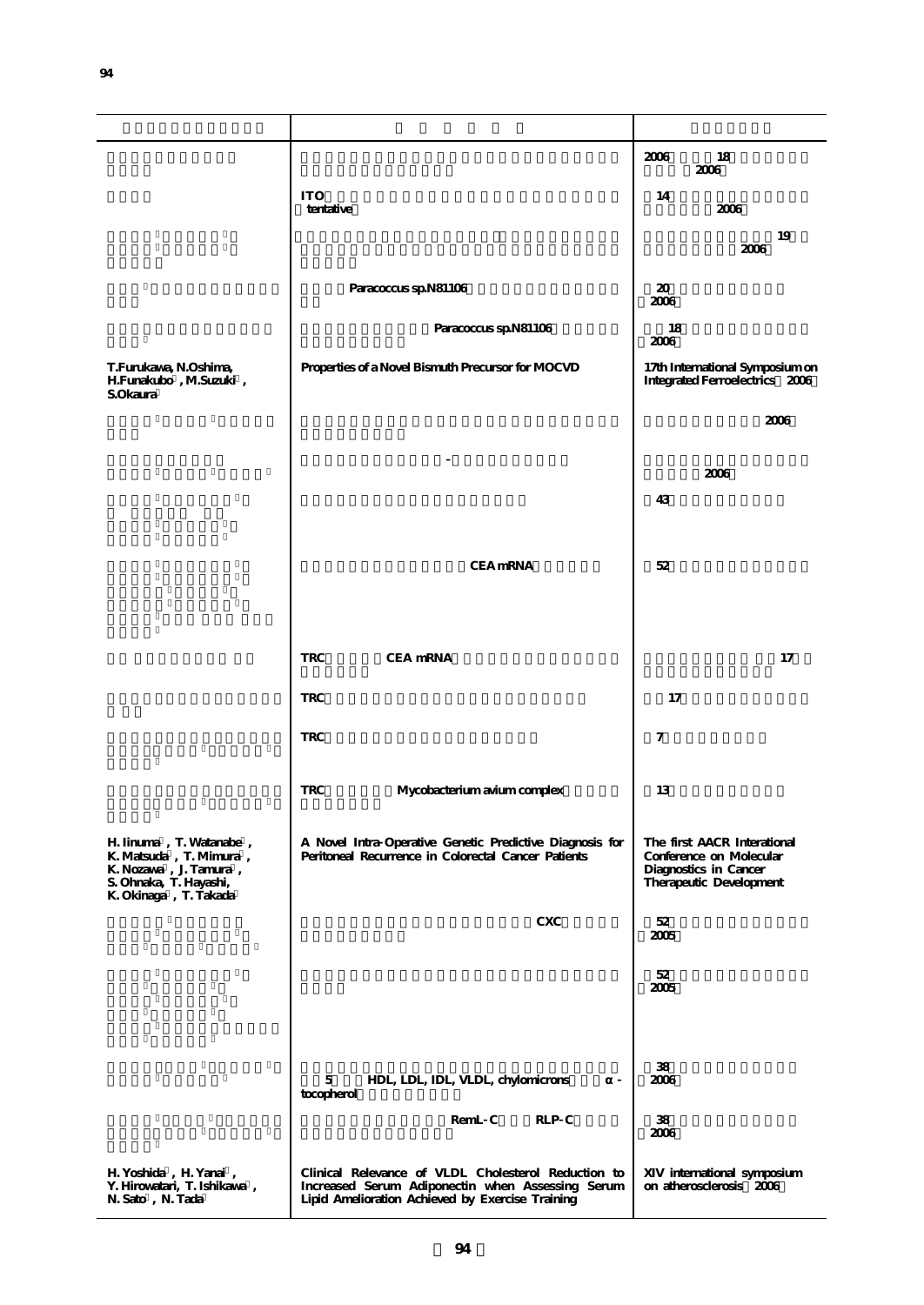| Masahiro Tomita,<br>Masayuki Hirano,<br>Etsuko Watanabe,<br>Takao Matsuba,<br>Tetsuro Yoshimura | Selective Generation of Monoclonal Antibodies Specific to<br>Intact Antigen Molecules Based on B cell Targeting<br>Technique                        | <b>IUBMB2006</b>                                                                         |  |  |
|-------------------------------------------------------------------------------------------------|-----------------------------------------------------------------------------------------------------------------------------------------------------|------------------------------------------------------------------------------------------|--|--|
|                                                                                                 | <b>TT902</b>                                                                                                                                        | 65<br>2006                                                                               |  |  |
|                                                                                                 |                                                                                                                                                     |                                                                                          |  |  |
|                                                                                                 |                                                                                                                                                     | 40<br>2006                                                                               |  |  |
|                                                                                                 |                                                                                                                                                     | 15<br>2006                                                                               |  |  |
|                                                                                                 | High throughput SEC Analysis Using Semi Micro Column<br>Packed with Mono Disperse Polystyrene Particles Which has<br>a Broad Pore Size Distribution | Pittcon2006                                                                              |  |  |
|                                                                                                 |                                                                                                                                                     | 16<br>2005                                                                               |  |  |
|                                                                                                 | <b>HPLC</b>                                                                                                                                         | 13<br>2006                                                                               |  |  |
|                                                                                                 | <b>HPLC</b>                                                                                                                                         | 2006<br>15                                                                               |  |  |
| 崎                                                                                               |                                                                                                                                                     | 19<br>2006                                                                               |  |  |
|                                                                                                 |                                                                                                                                                     | 22                                                                                       |  |  |
| S. Suzuki, N. Obara and<br>Y. Iimura                                                            | Improvement in the Viewing Angle Properties of IPS LCD<br>using a Negative A Plate                                                                  | The 12th Imternational Display<br>Workshops in conjunction with<br>Asia Disply 2005 2005 |  |  |
| K. Mori, H. Miyata,<br>S. Shimosato, S. Kondo,<br>H. Yamakawa                                   | Thermoplastic Aramid Elastomers Based on Polyester Soft<br>Segments and Aramid Segments of Uniform Length                                           | <b>International Rubber Conference</b><br>2005 YOKOHAMA 2005                             |  |  |
| Y. Watanabe, K. Makita, Y. Fujii,<br>H. Okada, N. Obara and T. Doi                              | A Transparent Plastic Film having Excellent Optical<br>Properties and High Heat Resistance for Flexible Display<br>Substrates                       | Society for Information Display<br>2006 2006                                             |  |  |
|                                                                                                 |                                                                                                                                                     | 67<br>2006                                                                               |  |  |
|                                                                                                 |                                                                                                                                                     | 53<br>2006                                                                               |  |  |
|                                                                                                 |                                                                                                                                                     | 2005<br>46                                                                               |  |  |
|                                                                                                 | Recovery Technology of Halogens from Liquid Waste out of<br>Vinyl Chloride Plant & Others                                                           | 9th Asia Pacific Responsible<br>Care Conference 2005                                     |  |  |
|                                                                                                 |                                                                                                                                                     | GMP<br>16<br>2006                                                                        |  |  |
|                                                                                                 | Ti                                                                                                                                                  | 17                                                                                       |  |  |
|                                                                                                 |                                                                                                                                                     | 2005                                                                                     |  |  |
|                                                                                                 |                                                                                                                                                     | 101<br>2005                                                                              |  |  |
|                                                                                                 | <b>BiTAC</b>                                                                                                                                        | 4<br>2006<br>17<br>2005                                                                  |  |  |
|                                                                                                 |                                                                                                                                                     |                                                                                          |  |  |
|                                                                                                 |                                                                                                                                                     |                                                                                          |  |  |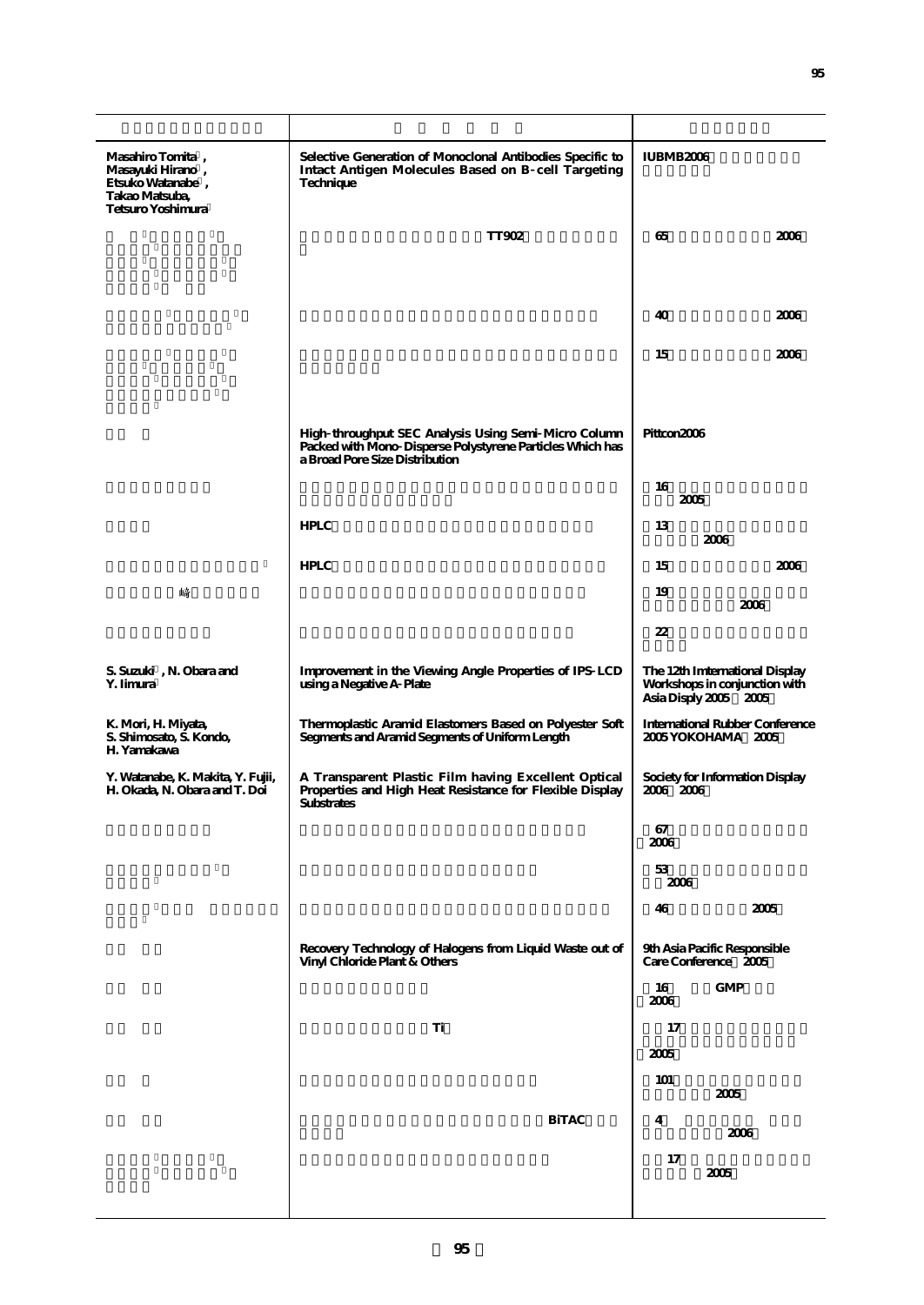|                                                                      | <b>SEC</b>                                                                                                                                       | 154<br>2005                                                       |  |  |
|----------------------------------------------------------------------|--------------------------------------------------------------------------------------------------------------------------------------------------|-------------------------------------------------------------------|--|--|
|                                                                      | <b>SEC</b>                                                                                                                                       | 10<br>2005                                                        |  |  |
|                                                                      |                                                                                                                                                  | 54<br>2005                                                        |  |  |
|                                                                      | <b>ODS</b>                                                                                                                                       | 2005                                                              |  |  |
|                                                                      | Evaluation of New Chromatographic Resins for Antibodiy<br>Purification                                                                           | 78<br>2005                                                        |  |  |
|                                                                      |                                                                                                                                                  | 22<br>2005                                                        |  |  |
|                                                                      |                                                                                                                                                  | LC<br>2006<br>11                                                  |  |  |
|                                                                      |                                                                                                                                                  | 2006<br>67                                                        |  |  |
|                                                                      | <b>SEC</b>                                                                                                                                       | 2006                                                              |  |  |
|                                                                      | 3                                                                                                                                                | 2006                                                              |  |  |
| <b>H.Moriyama</b><br>K.Tokunaga, T.Tsuda                             | Characterization of Newly Developed, Mono Disperse,<br>Multipore Type Organic GPC Columns                                                        | 19th ISPC 2006                                                    |  |  |
| <b>H.Moriyama</b><br>K.Tokunaga, T.Tsuda                             | Characterization of Newly Developed, Mono Disperse,<br>Multipore Type Organic GPC Columns                                                        | HPLC2006                                                          |  |  |
| ESakima                                                              | Introduction of TOYOPEARL resins for Process<br>Chromatography of Biomolecules                                                                   | CHPI China 2006                                                   |  |  |
|                                                                      | LC/MS                                                                                                                                            | <b>BMS</b><br>2006                                                |  |  |
| K.Muranaka,H.Yamasaki,<br>T.Oguma, Y.Mitoma, T.Kato                  | Application of Newly Developed, 3 Micron, Monomeric ODS<br><b>Columns to High Throughput Analysis</b>                                            | Pittcon2006                                                       |  |  |
| K.Muranaka K.Tokunaga<br>T.Tuda Y.Mitoma T.Kato<br><b>H.Tomizawa</b> | Characteristics of Newly developed Monodisperse, Multi<br>pore Oranic GPC Columns                                                                | Pittcon2006                                                       |  |  |
|                                                                      | LC<br>2                                                                                                                                          | 2006                                                              |  |  |
|                                                                      | 222                                                                                                                                              | 29                                                                |  |  |
|                                                                      |                                                                                                                                                  | 29                                                                |  |  |
|                                                                      | Oxidation of 2,22 Trifluoroethanol                                                                                                               | 18 <sup>th</sup> International Symposium<br>on Fluorine Chemistry |  |  |
|                                                                      | LiNi1/3 XMgXCo1 3Mn1/3O2                                                                                                                         | 2005<br>2005                                                      |  |  |
|                                                                      | Fast Protein Separetions with Strong Ion Exchangers                                                                                              | ISPPP 2005 2005                                                   |  |  |
|                                                                      | LiNi <sub>1/3</sub> Co <sub>1/3</sub> Mn <sub>1/3</sub> O <sub>2</sub>                                                                           | 46<br>2005                                                        |  |  |
|                                                                      |                                                                                                                                                  | 2<br>2005                                                         |  |  |
|                                                                      | Rb                                                                                                                                               | 2005                                                              |  |  |
|                                                                      | <b>MOR</b>                                                                                                                                       | 2005                                                              |  |  |
|                                                                      | $NH_4F$<br><b>BEA</b>                                                                                                                            | 2005                                                              |  |  |
|                                                                      | $\text{LiNi}_{1/2} \ x \text{MgxMn}_{1/2} \text{O}_2 \qquad \text{LiNi}_{1/3} \ x \text{Mgx} \text{C}_{\text{O}_1/3} \text{Mn}_{1/3} \text{O}_2$ | 16<br><b>MRS</b><br>2005                                          |  |  |
|                                                                      | Innovative Thermo Sensitive Catalyst Systems for PU<br><b>Elastomer Application</b>                                                              | Polyurethanes 2005 API2005                                        |  |  |
|                                                                      |                                                                                                                                                  |                                                                   |  |  |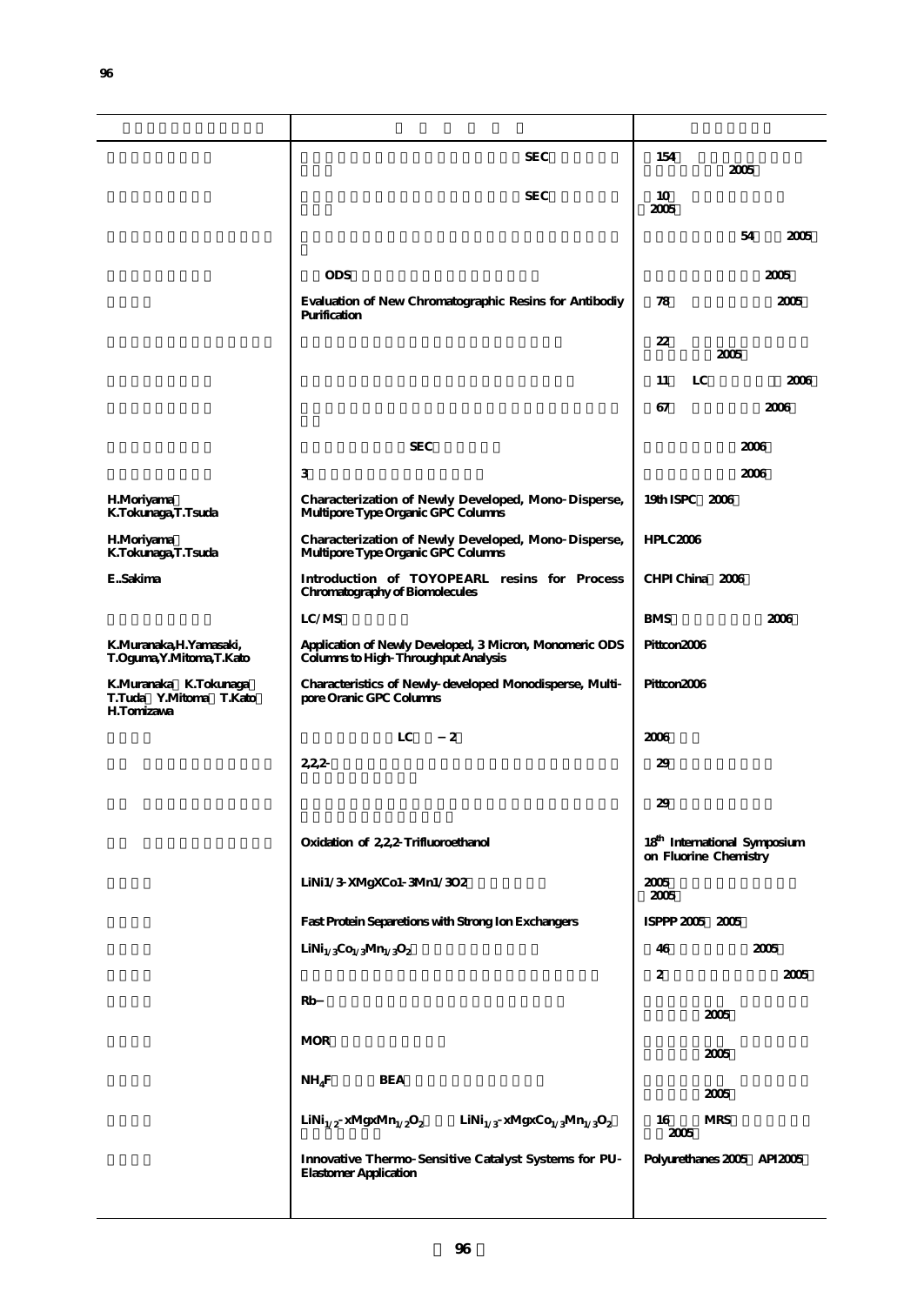|                                                             |                                                                                                                 | EL<br>2006                                                                                           |  |
|-------------------------------------------------------------|-----------------------------------------------------------------------------------------------------------------|------------------------------------------------------------------------------------------------------|--|
|                                                             |                                                                                                                 | 86                                                                                                   |  |
|                                                             | Diels Alder                                                                                                     | 2006                                                                                                 |  |
|                                                             | New Cation Exchanger for Separation of IgG Monomer from<br>Dimers and Aggregates                                | PREP 2006 2006                                                                                       |  |
|                                                             | High Resolution Analyses of Proteins by Ion Exchange<br>Chromatography                                          | ISPPP 2005 2005                                                                                      |  |
|                                                             |                                                                                                                 | 2005                                                                                                 |  |
|                                                             |                                                                                                                 | 2005                                                                                                 |  |
|                                                             |                                                                                                                 | 2005                                                                                                 |  |
|                                                             |                                                                                                                 | 2005                                                                                                 |  |
|                                                             |                                                                                                                 | 2006                                                                                                 |  |
|                                                             |                                                                                                                 | 2006                                                                                                 |  |
|                                                             |                                                                                                                 | 2006                                                                                                 |  |
|                                                             |                                                                                                                 | 2006                                                                                                 |  |
|                                                             | Innovative<br>Trimerization Catalyst Systems for<br>Polyisocyanurate Foams                                      | Utech 2006 2006                                                                                      |  |
|                                                             |                                                                                                                 | 21<br>2005                                                                                           |  |
|                                                             |                                                                                                                 | 19                                                                                                   |  |
|                                                             |                                                                                                                 | 2006<br>2006                                                                                         |  |
|                                                             |                                                                                                                 | 2006                                                                                                 |  |
|                                                             |                                                                                                                 | 2006<br>2006                                                                                         |  |
|                                                             |                                                                                                                 | 2006<br>2006                                                                                         |  |
|                                                             |                                                                                                                 | 2006<br>2006                                                                                         |  |
|                                                             |                                                                                                                 |                                                                                                      |  |
|                                                             |                                                                                                                 |                                                                                                      |  |
|                                                             | Control of Crystal Size of High Silica Mordenite by<br>Quenching in the Course of Crystallization Process       | ZMPC2006 Microporous and<br>Mesoporous Materials<br>ZMPC2006 Microporous and<br>Mesoporous Materials |  |
|                                                             | Synthese, Structure and Characteristic Properties of Rb<br>mordenite                                            |                                                                                                      |  |
|                                                             | $NH_4F$                                                                                                         | 98                                                                                                   |  |
|                                                             | Alq3                                                                                                            | 67                                                                                                   |  |
|                                                             | <b>ASE</b>                                                                                                      | 67                                                                                                   |  |
| H. Oka, Y. Tokunaga,<br>T. Masuda, H. Kiso,<br>H. Yoshimura | Characterization of Local Structures in Flexible Polyurethane<br>Foams by Solid state NMR and FTIR spectroscopy | Polyurethanes Conference 2005                                                                        |  |
|                                                             | <b>XRD</b><br>Li(Ni, Mn)O <sub>2</sub>                                                                          | 2005<br>46                                                                                           |  |
|                                                             |                                                                                                                 |                                                                                                      |  |
|                                                             | GC MS                                                                                                           | 156<br>2006                                                                                          |  |
|                                                             | /ICP                                                                                                            | 2006<br>67                                                                                           |  |